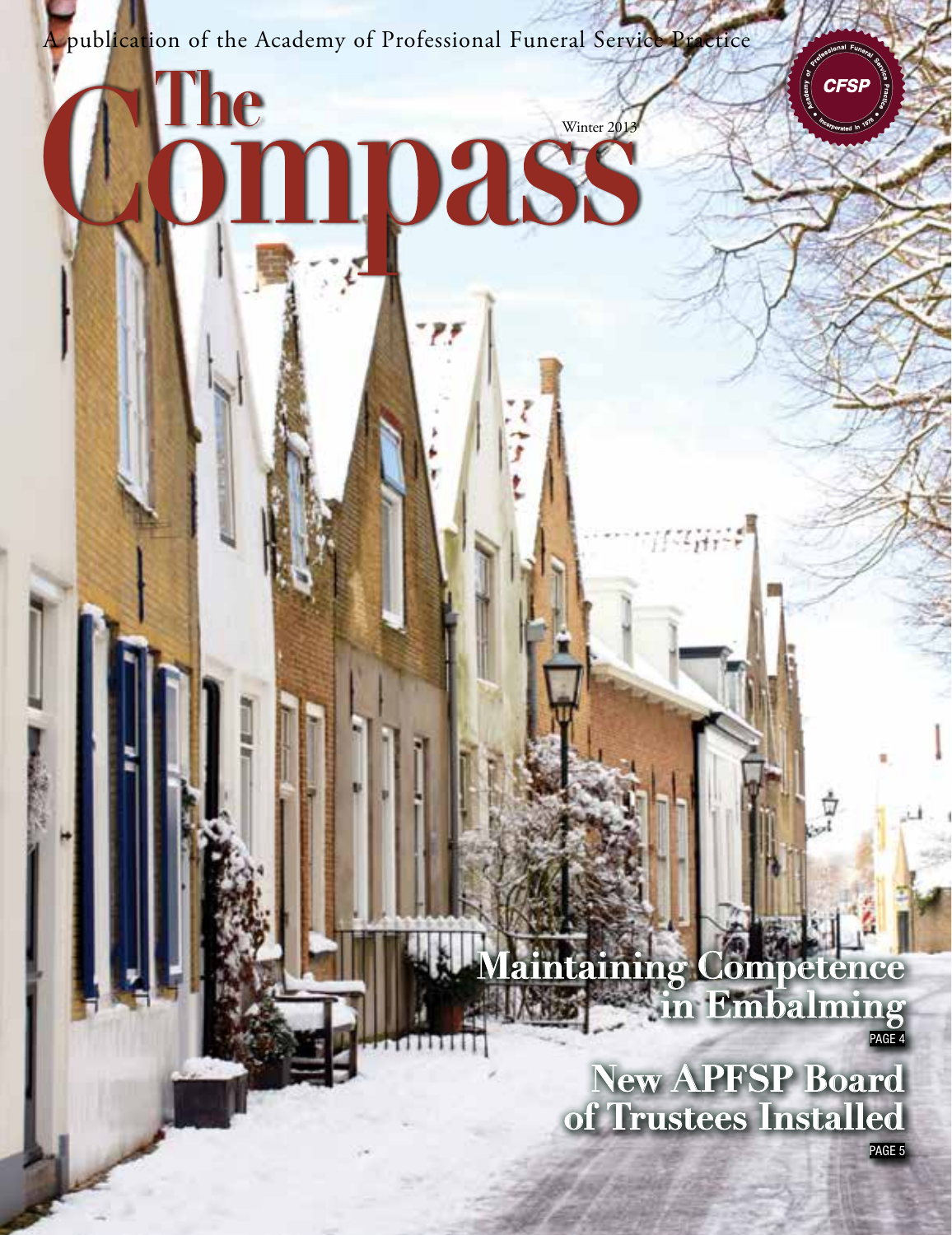# THE FUTURE IS TODAY IN TAMPA BAY

#### Including sessions on topics that can help you grow your business:

Hospice and Funeral Care: The Half-Factor Half of all deceased people in the U.S. in 2010 had been under hospice care before they ever got to a funeral home. That means hospice caregivers had a very personal relationship with half of your customers immediately prior to the death of a loved one. Kim Medici Shelquist, with 10 years of experience in hospice work, and Ernie Heffner, CFuE, with eight years of experience in conducting hospice educational programs, will share their insight into why and how



you can serve with seamless and meaningful end-of-life transition while growing your market share and increasing your profitability.

**Conducting High-Profile Funerals Most of the** services you conduct are well-rehearsed and follow a similar schedule. But what should you do when throngs of people turn out to honor a local celebrity, or if protesters show up? Forest Lawn Memorial-Parks &

Mortuaries president and CEO Darin Drabing will provide a list of things you need to consider and plan for, including your property rights, media management, internal security, barncades, privacy policies, traffic flow and much more.

The 60 Minutes Syndrome: How to Make News Exposés Work to Help Your Business In the past few years, several media stories have exacerbated a less-than-great public opinion of our profession. How can you avoid fallout and being tarred with the same brush when another company gets in trouble? ICCFA



executive director and general counsel Robert Fells will teach you ways to make media calls work in your favor.

How to Market To Affluent Families John Callaghan will discuss specific research on the growth of the affluent sector of the economy and how these consumers make their purchase decisions. Learn how to implement a marketing program aimed at the high-income consumers and how to deliver a style of



service that they will cherish. Also learn a new approach to the obituary that dramatically increases the value of your services.

STUDENT SESSION: Introduction to the Industry A panel of funeral home, cemetery and cremation professionals will lay out a broad view of our line of work for mortuary school students and newcomers to the industry. Discussion will include what to expect in the first years out of college, typical work/life balance, career path options, what prospective employers are looking for, the latest growth sectors, lessons learned and much more.

**Cremation Products That Grow Revenue Trends show** that cremation consumers want a special place to inum. Carrier Mausoleums Construction's Jeff Johnson will share the latest proven building, product and marketing strategies for cemeteries to get ahead of the demand curve, think outside the box and grow revenue.



Slow Down, Reconstruction Ahead Eckels & Company's Jeffrey Chancellor will share video examples and facilitate a discussion to examine the topic of embalming excellence from the perspective of re-constructing workflows, human remains, consumer

expectations and the embalming room to be the best they can be.



## ...and many more!

## Featuring 500. Expo expanded!

>4604 exhibit booths

- > 30+ breakout sessions on today's most relevant topics
- $>$  13 hours of continuing education credit
- $>$  The best networking in the profession
- > Free food & drink in the Expo Hall
- > 4th Annual Pet Loss Professionals Alliance Conference
- > IMSA Annual Meeting
- > Green Burial Council Meeting and breakout sessions
- > Jewish Funeral Directors of America Annual Meeting

## **ICCFA ANNUAL CONVENTION & EXPO** April 10-13, 2013

Tampa Convention Center . Tampa, FL . www.iccfaconvention.com

## **KEYNOTE SPEAKERS**

Become "top-of-mind" in your community and learn to present the value of life vs. the cost of death **EFFREY GITOMER** 



Original research on the buying decisions of boomer women when making end-of-life arrangements

## BRIDGET BRENNA

Live life with less stress and more fun with advice from stress management expert

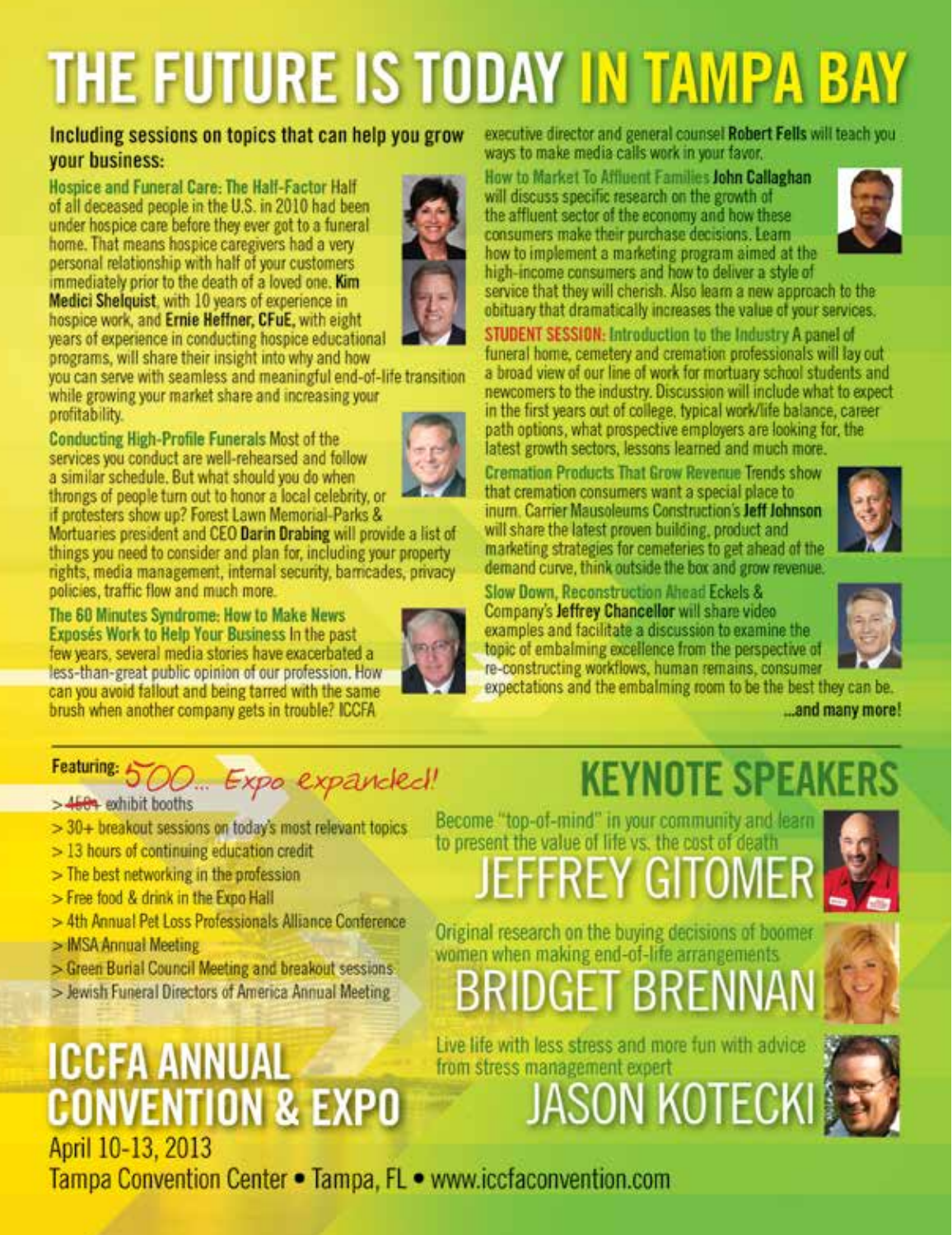#### **Academy of Professional Funeral Service Practice**<br>PO Box 2275 • Westerville, OH 43086-2275

#### Meet the 2012-2014 APFSP Board of Trustees

**President**

William P. "Bill" Joyner, CFSP Renaissance Funeral Home 7615 Six Forks Road Raleigh, NC 27615 Phone: (919) 866-1866 Fax: (919) 866-1606 E-mail address: bjoynercfsp@gmail.com (Term Expires: 2014)

**Vice President** Robert E. Parks, CFSP J. Henry Stuhr, Inc. Funeral Chapels and Crematory 232 Calhoun Street Charleston, SC 29401 Phone: (843) 723-2524 Fax: (843) 724-1548 E-mail: bob.parks@jhenrystuhr.com (Term Expires: 2016)

**Secretary/Treasurer** John T. McQueen, CFSP Anderson-McQueen Family Tribute Centers 2201 Dr. ML King Street North St. Petersburg, FL 33704 Phone: (727) 822-2059 Fax: (727) 342-6330 E-mail: john.mcqueen@andersonmcqueen.com (Term Expires: 2016)

**Immediate Past President** Arvin W. Starrett, CFSP Starrett Funeral Home 425 South Church Street Paris, TX 75460 Phone: (903) 784-4333 Fax: (903) 784-7200 E-mail address: starrett\_funerals@sbcglobal.com (Term expires: 2014)

#### **Board Members**

Ruthann B. Disotell, CFSP Celebration of a Lifetime PO Box 5021 Clinton, NJ 08809 Phone: (908) 238-9009 E-mail address: ruthann@celebrationofalifetime.com (Term Expires: 2018)

John W. Evans, CFSP Evans Funeral Home 314 East Main Street Norwalk, OH 44857 Phone: (419) 668-1469 Fax: (419) 663-6149 E-mail address: john@norwalkfuneral.com (Term Expires: 2018)

Robin M. Heppell, CFSP FuneralFuturist.com (Div. of Heppell Media Corporation) Box 8723 Victoria, BC, V8W 3S3 Phone: (250) 744-3595 Fax: (250) 483-5455 E-mail: robin@funeralfuturist.com (Term Expires: 2016)

Donald B. O'Guinn, CFSP O'Guinn Family Funeral Homes, Inc. PO Box 146 Clio, MI 48420 Phone: (810) 686-5070 Fax: (810) 686-2036 E-mail: dboguinn@aol.com (Term Expires: 2018)

Valerie J. Wages, CFSP Tom M. Wages Funeral Service, LLC 3705 Highway 78 West Snellville, GA 30039 Phone: (770) 979-3200 Fax: (770) 979-3204 E-mail: valerie@wagesfuneralhome.com (Term Expires: 2016)

#### **Education Consultant** James M. Dorn, CFSP

Xavier University Department of Chemistry 3800 Victory Parkway Cincinnati, OH 45207 Phone: (513) 745-3351 Fax: (513) 745-3695 E-mail address: dornj@xavier.edu

#### **Executive Director**

Published January 2013

Kimberly A. Gehlert P.O. Box 2275 Westerville, OH 43086-2275 Toll-Free: (866) 431-CFSP (2377) Phone: (614) 899-6200 Fax: (614) 899-6206 Cell: (614) 271-0091 E-mail address: kgehlert@apfsp.com Web: apfsp.org

## Beginning the Journey

*"It is amazing what you can accomplish if you do not care who gets the credit." — Harry S. Truman*

These words rang true in my first Board of Trustees meeting. I had used this saying in running for election to the Board four years ago. Sitting at that conference table in Ohio among the leaders in funeral service, many of whom who had already achieved national recognition and status, was a very humbling experience. Our dinner the night before had sort of set my mind at ease; however, the butterflies were still there, and they had not yet started to fly in formation.

When our then-president, Kathleen Berry, opened the meeting, my mind was made  $up$  — just listen, observe and keep silent. I admired Kathleen's leadership as she kept our meeting focused and on target with our agenda. What a learning experience that and future Board of Trustees meetings have been. David Akins provided very complete financial records, giving account as to how the Academy funds were being used. I marveled at the knowledge of marketing and goal-setting Valerie Wages put together in assisting us in setting up our long-range plan to grow the Academy. Diana Duksa Kurz giving so much professional insight and suggestions on the changing face of our industry and how the Academy can play a vital role. Interesting comments were given by Edward J. O'Sullivan on the future of the Academy. I have listened to Arvin Starrett, whose talents go



The talented individuals on our current Board with whom I will have the pleasure of working with compose a great team to represent the Academy.

Words cannot express my appreciation of this honor to serve the Academy as its president. I thank each one of the Board members for his or her confidence in selecting me for this privilege and all the CFSPs who cast their vote to start me on this fantastic journey. We have a lot to accomplish and many goals to achieve, so let the journey begin!



| erset |
|-------|
|       |
|       |

#### $\Diamond$  ) President's Message



William P. Joyner, CFSP APFSP President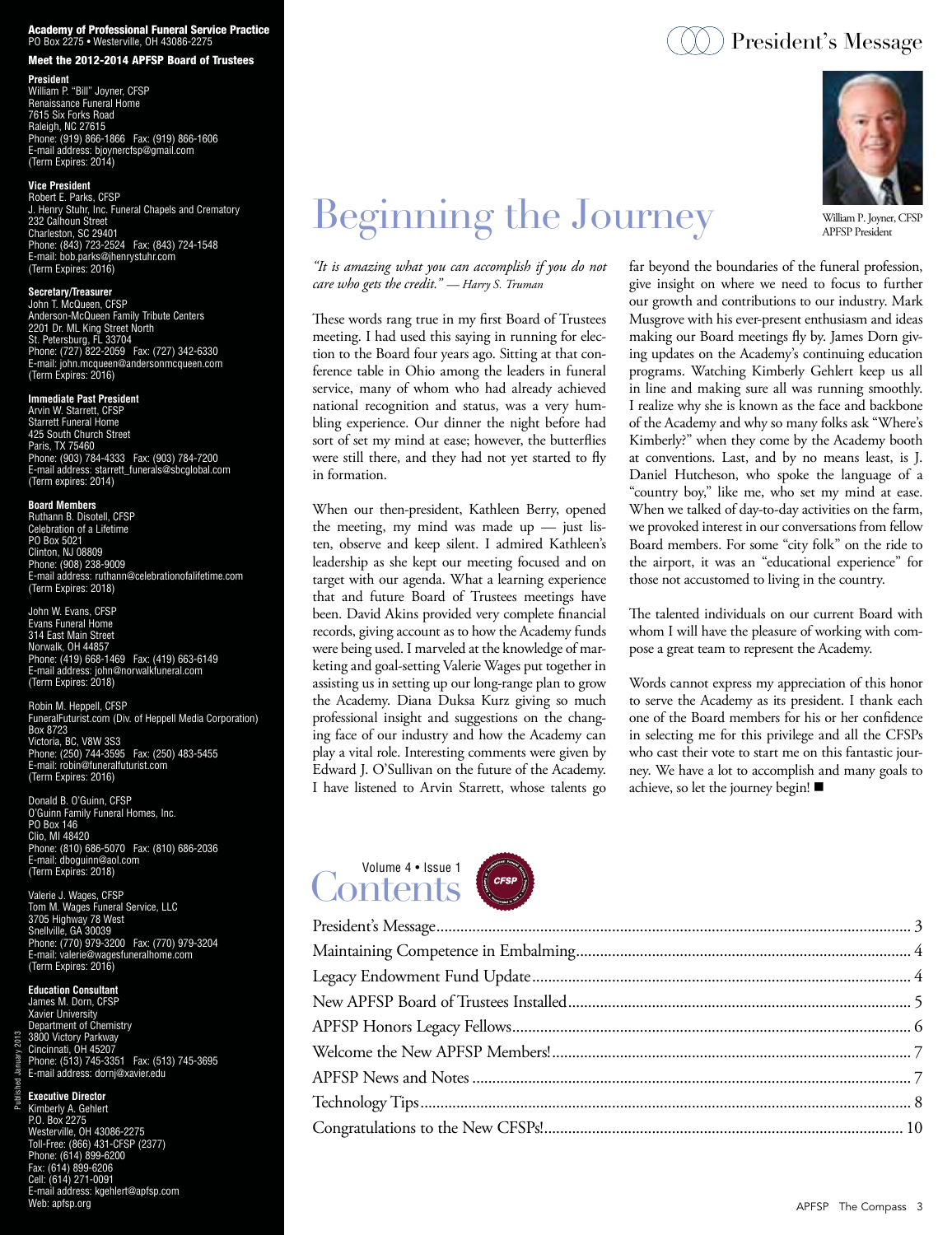## Maintaining Competence in Embalming

by Melissa Johnson Williams, CFSP, and Robert G. Mayer, CFSP, Co-Founders, American Society of Embalmers

The Academy of Professional Funeral Service Practice is "committed to lifelong learning and excellence in funeral service." The voluntary participation in continuing education has become a hallmark of the best of the best in funeral service. Funeral service has seen many changes in the last 25 years, including the implementation of Federal Trade Commission rules, OSHA governance and preneed funeral payment issues and concerns, to name just a few.

All national funeral-service organizations provide extensive continuing education programming at their annual meetings. However, one of the weakest and least-observed offerings is in embalming. Continuing embalming education is more critical today than at any time in our past. We see challenges in our preparation rooms every day, and, unfortunately, meeting the needs of those who do that work is not keeping pace. Many of the challenges we see are focused on the condition of the remains in our care.

The innovations we see in medicine to help people survive can also create problems when they die. Some of the problems identified by embalmers as challenges include edema, obesity, infectious diseases, chemotherapy treatments for a variety of illnesses, trauma and deaths following long-term institutional care. Embalmers must be able to access the remains in their care and effectively prepare them so there are no problems that develop during the course of the visitation until final disposition. The number of lawsuits that have been filed during the last 15 years regarding poor embalming has shown that we need to make available more post-mortuary-school education for embalmers.

There are many sources available for this education. Embalmingspecific associations such as the American Society of Embalmers, the Ohio Embalmers Association, the Michigan Embalmers Society and the Academy of Graduate Embalmers of Georgia offer continuing education programming on a yearly basis with up-to-date programs that help not only the embalmer but the funeral-home owners stay current on embalming-related issues. Yes, funeral-home owners need education too. They need to understand the challenges that their staff members face to make open-casket services possible.

In addition, Fountain National Academy offers specialized restorative art classes to make it possible to keep caskets open and support families that wish to see their loved ones after trauma and other body-altering conditions. The Dodge Company is one of the oldest organizations that provides ongoing support of the embalmer through the *Dodge Magazine* and, for more than 50 years, annual embalming seminars.

Every funeral-home owner should encourage and support the continuing education of his or her embalming staff. Every embalmer should seek to keep his or her skills current and updated. Everyone benefits from this united educational effort — most importantly, the family and friends who will be able to see their loved ones and have a positive experience from the viewing. The funeral home benefits because it will give more families the proof that viewing is possible and comforting, not something to be dreaded and avoided. It also benefits by the positive experience of those who come to the visitation and see the deceased. If any given funeral has only 50 people who attend, those 50 people who go out and positively speak of the experience they had can translate into hundreds of cases of mini free advertising for the funeral home. No one can ignore these powerful benefits for any funeral establishment through educational commitments.

## Legacy Endowment Fund Update

The APFSP Legacy Endowment Fund accepts donations from all eligible sources for the purpose of promoting education in funeral service and mortuary science.

Any donor who gives \$1,000 or more to the Legacy Endowment Fund, either in a lump sum or through installment payments, will be recognized as a Legacy Fellow and will receive a Legacy Fellow pin that signifies the donor's generosity and commitment to continuing education and lifelong learning.

The current balance of the APFSP Legacy Endowment Fund is just under \$20,550 as of the beginning of November. The Board of Trustees held a 50-50 raffle to benefit the Endowment Fund at the Annual CFSP Recognition in Charlotte, North Carolina, on October 8.

Sumner Brashears, CFSP, of Brashears Funeral Home in Huntsville, Arkansas, was the winner of the raffle, and he used the funds to purchase a Lifetime membership for a member of his staff.

When the fund reaches a sustainable amount, the Board of Trustees of the Academy will grant scholarships and make bequests from the income, appreciation and any other earnings generated by the Legacy Endowment Fund for the purpose of funding mortuary science and funeral-service education for mortuary science students and funeral service practitioners.

Visit **apfsp.org** and log in to learn more about the APFSP Legacy Endowment Fund.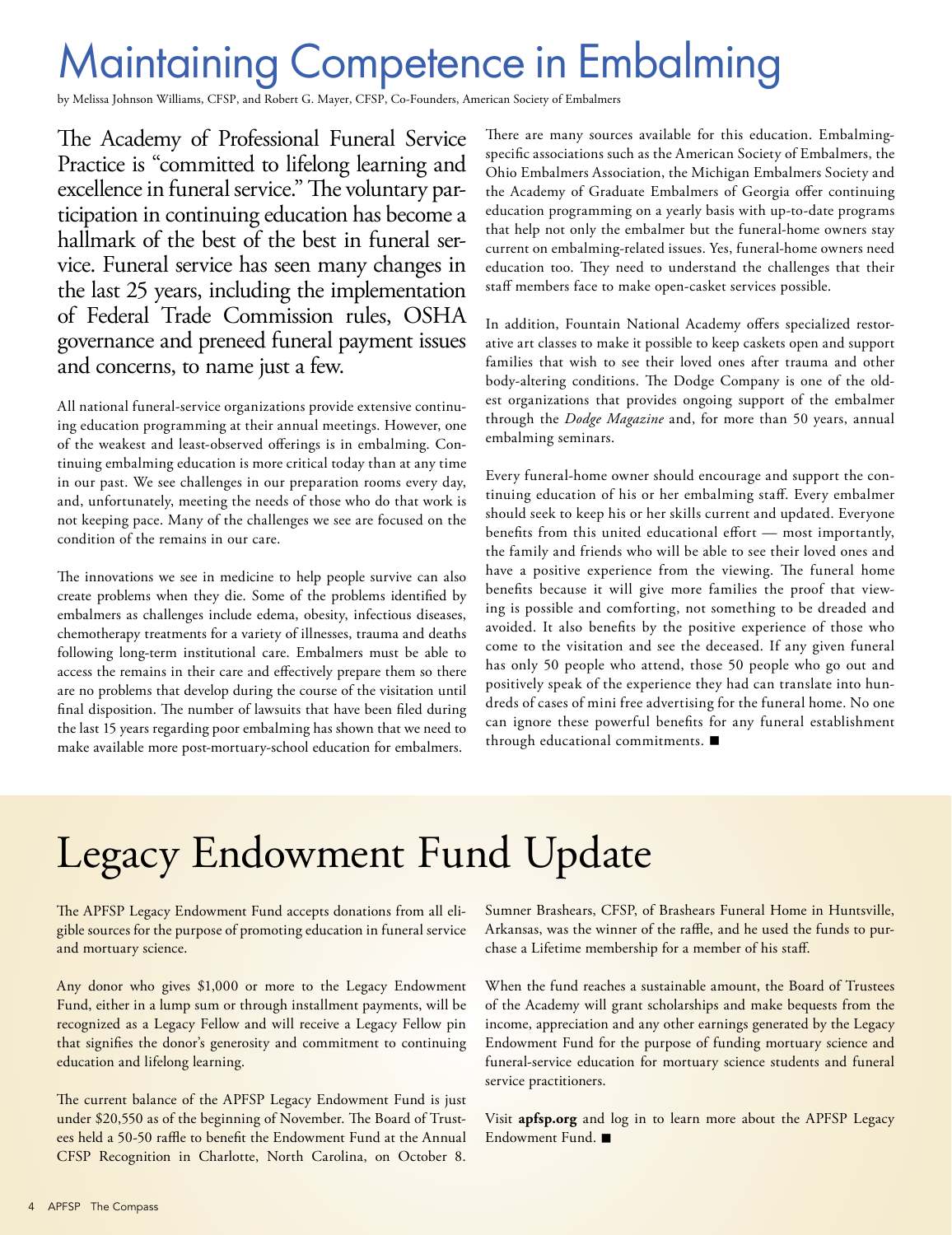## **New APFSP Board of Trustees Installed**

Edward J. Fitzgerald, CFSP, past president of the Academy of Professional Funeral Service Practice, recently installed the officers and new Board members of the Academy of Professional Funeral Service Practice at the annual CFSP Recognition Luncheon, held on October 8, 2012, in Charlotte, North Carolina, in conjunction with the National Funeral Directors Association's annual convention.

William P. "Bill" Joyner, CFSP, of Raleigh, North Carolina, was installed as president. Along with Mr. Joyner, the following officers were also installed: Robert E. Parks, CFSP, of Charleston, South Carolina, as vice president, and John T. McQueen, CFSP, of St. Petersburg, Florida, as secretary/treasurer. Arvin W. Starrett, CFSP, of Paris, Texas, will serve as immediate past president.

The Academy membership elects new Board of Trustees members for a term of six years. Ruthann Brown Disotell, CFSP, of Clinton, New Jersey; John W. Evans, CFSP, of Norwalk, Ohio; and Donald B. O'Guinn, CFSP, of Clio, Michigan, were recently elected to the Board and were also installed by Past President Fitzgerald. Robin M. Heppell, CFSP, of Victoria, British Columbia, Canada, and Valerie J. Wages, CFSP, of Snellville, Georgia, also serve on the Board of Trustees.

Diana Duksa Kurz, CFSP, of Newington, Connecticut; Mark D. Musgrove, CFSP, of Eugene, Oregon; and Kathleen M. Berry, CFSP, of Cleveland, Ohio, were recognized for their outstanding service and leadership of the Academy during their terms as trustees and officers of the Academy.



From left to right: President Bill Joyner, Valerie J. Wages, Immediate Past President Arvin Starrett, John W. Evans, Robin M. Heppell, Ruthanne Brown Disotell, and Vice President Robert E. Parks. Absent: Secretary/Treasurer John T. McQueen and Donald B. O'Guinn

#### WAITING FOR THE **ECONOMY** TO CHANGE?

While you're waiting, your competitors are changing their economy. They're targeting APFSP members who make purchasing decisions in this multi-million-dollar industry. And these members actively read this publication like you're doing right now.

#### WANT TO INFLUENCE THEIR BUYING DECISIONS?

Then contact Jerry Stains at 502.423.7272 or jstains@ipipub.com immediately!

### **innovative** publishing in k www.ipipub.com

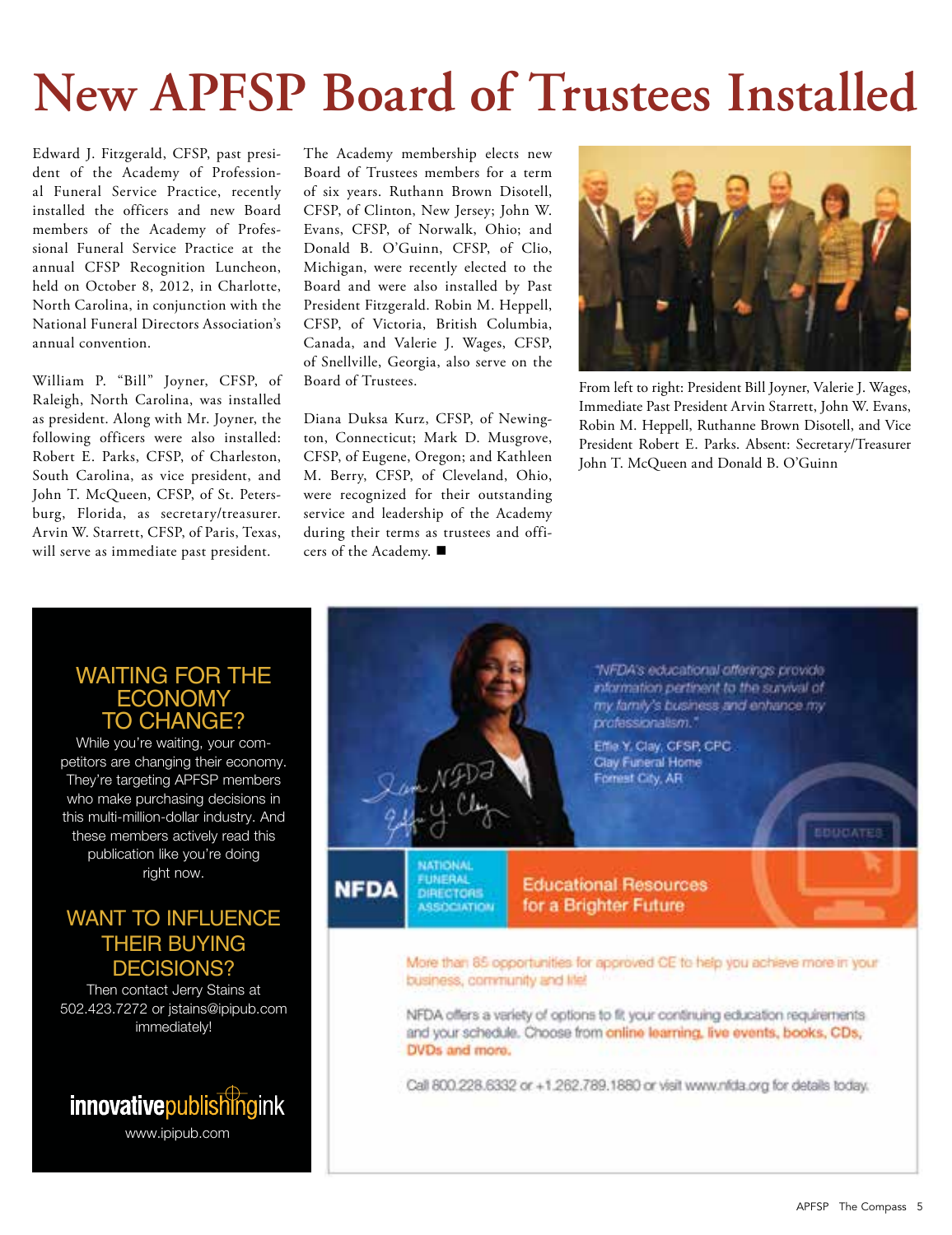# APFSP Honors Legacy Fellows

The Academy of Professional Funeral Service Practice has recently honored several members as Legacy Fellows in the APFSP Legacy Endowment Fund for their generosity and commitment to continuing education and lifelong learning.

#### **Robin Heppell, CFSP – Victoria, British Columbia**



Robin Heppell, of FuneralFuturist.com, is a Certified Funeral Service Practitioner, an ambassador and a member of the Board of Trustees of the Academy of Professional Funeral Service Practice. Heppell combines his expertise in marketing, technology and preneed, his formal business knowledge and his deeprooted legacy in the funeral profession to help funeral homes and cemeteries be more competitive and more profitable and provide the best possible service.

This "Funeral Futurist" has more than 20 years' experience in a highly competitive, high-cremation (90 percent) market. He is a fourth-generation funeral director and a certified celebrant. Heppell is a former faculty member of the Canadian College of Funeral Service and a contributor to *Mortuary Management* and the *Canadian Funeral News*, and his own websites include Funeral-Gurus.com and FuneralFuturist.com.

#### **Arvin W. Starrett, CFSP – Paris, Texas**



Arvin is a Certified Funeral Service Practitioner, an ambassador and immediate past president of the Academy of Professional Funeral Service Practice. Arvin has been a funeral director in the Paris area for nearly 30 years and is president and owner of Starrett Funeral Home. Arvin attended Baptist Bible College, Springfield, Missouri, then completed his studies at Southwest Missouri State University. He is a graduate of the Dallas Institute of Funeral Service,

where he was named a member of the Pi Sigma Eta honors fraternity, and is a licensed funeral director and embalmer in the states of Texas and Oklahoma. He formerly served as a clinical instructor for the Dallas Institute, who honored him with a Distinguished Service Award in 2004.

A past president of the East Texas Funeral Directors Association, he was named East Texas Funeral Director of the Year in 2001. He served on the Board of Directors and the Executive Board of the Texas Funeral Directors Association, Austin, Texas, then represented the state of Texas for three terms as a member of the Policy Board of the National Funeral Directors Association (NFDA) in Brookfield, Wisconsin. He was then elected to serve on the nine-member Executive Board of NFDA. He currently represents NFDA on the National Spokesperson Team. Arvin has been featured in the *San Francisco Chronicle*, *The Dallas Morning News*, *The Kansas City Tribune*, the *San Antonio Express-News*, *USA Today* and many other national publications; he has appeared on numerous television programs, and has been a featured presenter on National Public Radio's Marketplace. Arvin was named the Texas chairman of the World War II Memorial project and was honored to represent funeral service as a VIP at the formal dedication of the memorial in Washington, D.C. He is a member of the Fundraising Resources Advisory Board of the American Cancer Society, Atlanta, Georgia; a past member of the Liaison Advisory Board of the Foundation of Thanatology, Columbia Presbyterian Medical Center, New York, New York; and a past member of the Funeral Director Advisory Board of Fortis, Inc. Arvin is a member of the Association for Death Education and Counseling (ADEC), the Funeral Ethics Association, TFDA's Quarter Century Club, and a former member of the British Institute of Embalmers and a member of the American Society of Embalmers.

#### **Valerie J. Wages, CFSP – Gwinnett County, Georgia**



Valerie returned to Tom M. Wages Funeral Service in 2006 after a 15-year career in consulting with and developing funeral home personnel throughout the United States, as well as abroad. She was recognized during that time as one of the most sought-after public speakers in the funeral service profession. Valerie graduated from Georgia College & State University, Milledgeville, Georgia, in 1971 and was an honor graduate from Gupton-Jones College of Funeral

Service in Atlanta on August 19, 1977. She has received numerous awards and recognitions in her career, such as serving as the first woman president of the Georgia Funeral Directors Association (1988-89) and the first licensed woman embalmer and funeral director to serve on the Georgia State Board of Funeral Service. She recently was asked by the National Funeral Directors Association (NFDA) to serve as one the three speakers for its Meet the Mentors Program in March 2012 in Atlanta, Georgia.

Valerie served on the Academy Board of Trustees for six years, as secretary/ treasurer between 2006 and 2008 and as vice president between 2008 and 2010. Valerie facilitated the two Strategic Planning Meetings the board had in 2009 and 2010. As always, Valerie's desire to improve client-family satisfaction, along with her gift of meticulous attention to detail and compassion, has been her hallmark of service, and she has now returned to the board to complete a vacant term until 2016.

#### *About APFSP and the Legacy Endowment Fund*

*The Academy of Professional Funeral Service Practice is one of the oldest organizations providing a program for professional certification in the United States. With almost 2,200 members worldwide, 1,500 of whom have achieved the designation of Certified Funeral Service Practitioner, the Academy offers a voluntary certification program for funeral-service practitioners to accomplish educational, professional and community-oriented goals in an organized fashion, recognizing funeral directors who raise and improve the standards of funeral service.*

*In late 2010, the Academy Board of Trustees adopted a resolution to establish the Legacy Endowment Fund, which will accept donations from all eligible sources for the purpose of promoting education in funeral service and mortuary science. The Board of Trustees of the Academy will grant scholarships and make bequests from the income, appreciation and any other earnings generated by the Legacy Endowment Fund for the purpose of funding mortuary science and funeral service education for mortuary science students and funeral service practitioners.*

*For more information about the Legacy Endowment fund or the Certified Funeral Service Practitioner (CFSP) designation, please contact Kimberly A. Gehlert, executive director, at (614) 899-6200.*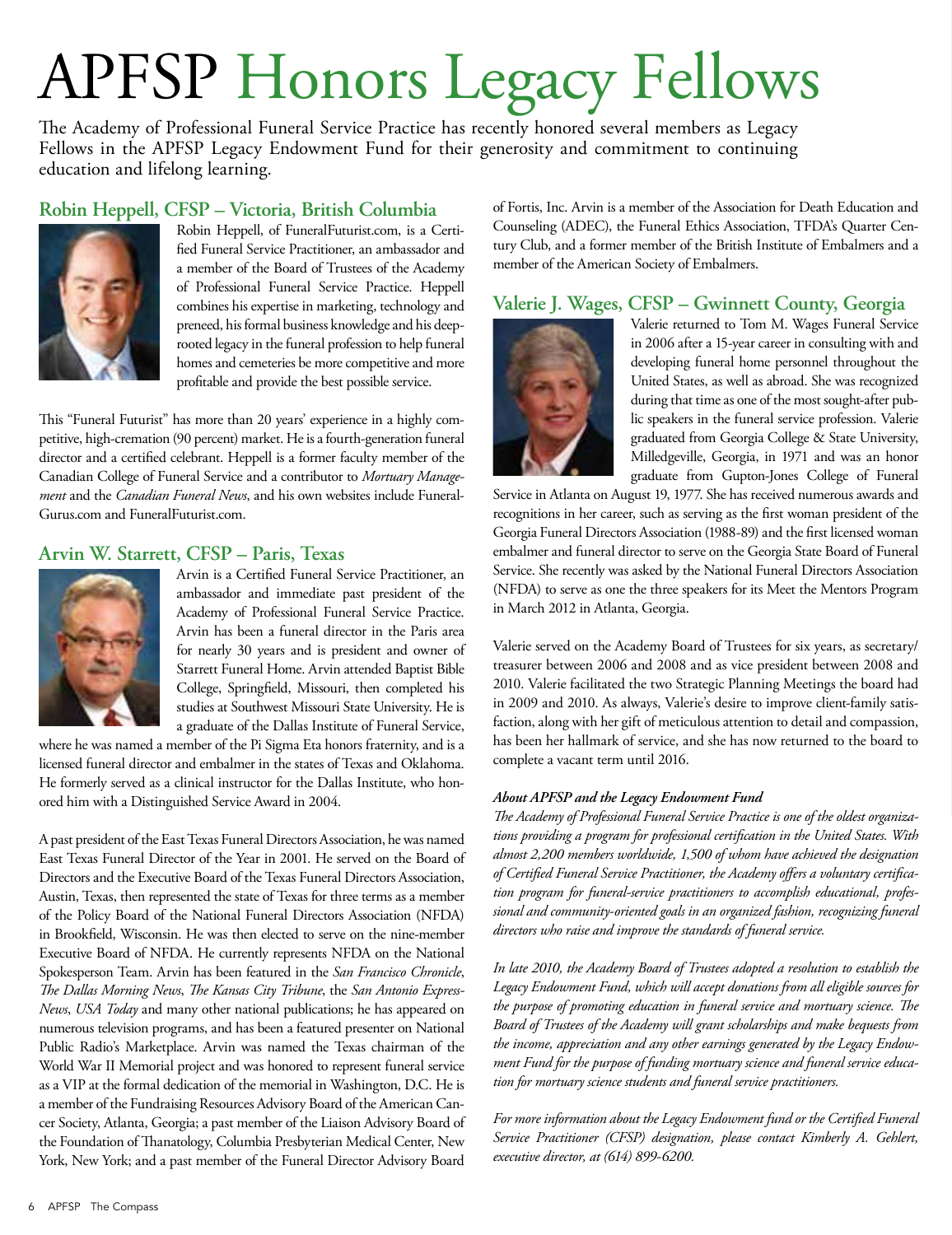## **Welcome the New APFSP Members!**

The following individuals have enrolled as members to begin earning their CFSP designations. Membership in the Academy is open to any funeral director or embalmer as recognized by his or her state's, province's or country's licensing board. **Members whose names are bolded joined as Lifetime members.**

Students may also join the Academy and work on the requirements of the CFSP while they are completing mortuary school or their internships, but student members are not permitted to complete a Career Review as part of their qualifying activities toward certification. (Students have an asterisk after their names.)

Karen Joanne Atkins Cloquet, Minnesota

**Valery A. Bayliff Fultz** Cridersville, Ohio

Tiffany Ann Bielenberg Kramer Lancaster, Wisconsin

Nicholas Keith Brown (Nick) Kingston, Ontario, Canada

Jermel Shameek Brownlee Bronx, New York

Patricia Ann Chatwin (Pat) Memphis, Tennessee

William Brooks Dunlap (Brooks) Memphis, Tennessee

Constance Ann Engelking Nacogdoches, Texas

Robert C. Enos (Bob) Orchard Park, New York

Ann Michelle Erdmann Lufkin, Texas

Chelsea L. Fichmann\* Medford, New Jersey

Peter M. Frisolone Yonkers, New York

Luther Leon Gardner Memphis, Tennessee

Irene Jean Gorham Kentville, Nova Scotia, Canada

Paul Michael Hanson Germantown, Tennessee

Thomas Russell Hill (Russell) McDonough, Georgia

Mike Johanson Surrey, British Columbia, Canada

Gerald Gordon Knutson Winnipeg, Manitoba, Canada

Philippe Alain Gilbert Lauriault Burlington, Ontario, Canada

Josh David Lee Brazil, Indiana

**David Marlow** Hindsville, Arkansas

Barry W. Miller Rome, Georgia

Patricia Myers Spring Valley, New York

Travis Ardell Newman Billings, Montana

Tyler Jacob O'Brien\* Cincinnati, Ohio

Helen M. Ponder Memphis, Tennessee

Crystal Matthews Powell Rocky Mount, North Carolina

Susan T. Roney Memphis, Tennessee

Jenny Salie Winnipeg, Manitoba, Canada

**Michael Greggory Sheedy (Mike)** Carleton Place, Ontario, Canada Daniel Simone (Dr. Dan) Freehold, New Jersey

Irvin Ray Sloan (Ray) Buchanan, Virginia

Jan Elizabeth Smith Fishers, Indiana

Joseph Richard Smolenski (Joe) Raleigh, North Carolina

Joanne M. Talbot LaSalle, Manitoba, Canada

Monica H. Torres Jupiter, Florida

Eric Ryan Warmka St. Cloud, Minnesota

Roger Dunavant Watson Memphis, Tennessee

Ann Williams Cullman, Alabama

Carole Ann Young Memphis, Tennessee

## APFSP News & Notes

#### **Renew Quickly Online**

For your convenience in paying your renewal, we accept MasterCard, Visa, Discover and American Express or transfers directly from your bank account using PayPal. Call us at (866) 431-CFSP or visit www.apfsp.org to pay online.



#### **Has Your Address Changed?**

Don't forget to notify us of any changes in your address, phone number, fax number or e-mail address. For your convenience, please call or e-mail your changes to our office at kgehlert@apfsp.com.

#### **Dr. Long's Signed Books Available**

We have about 25 copies of Dr. Thomas Long's book, *Accompany Them with Singing – The Christian Funeral*, available for purchase for \$15 plus tax and shipping (U.S. funds). This book normally sells for \$24.95, but we are just interested in covering our costs for the books left over from our Annual CFSP Recognition event in Charlotte. Order your copy today by calling the Academy office or by sending an e-mail to kgehlert@apfsp.com.

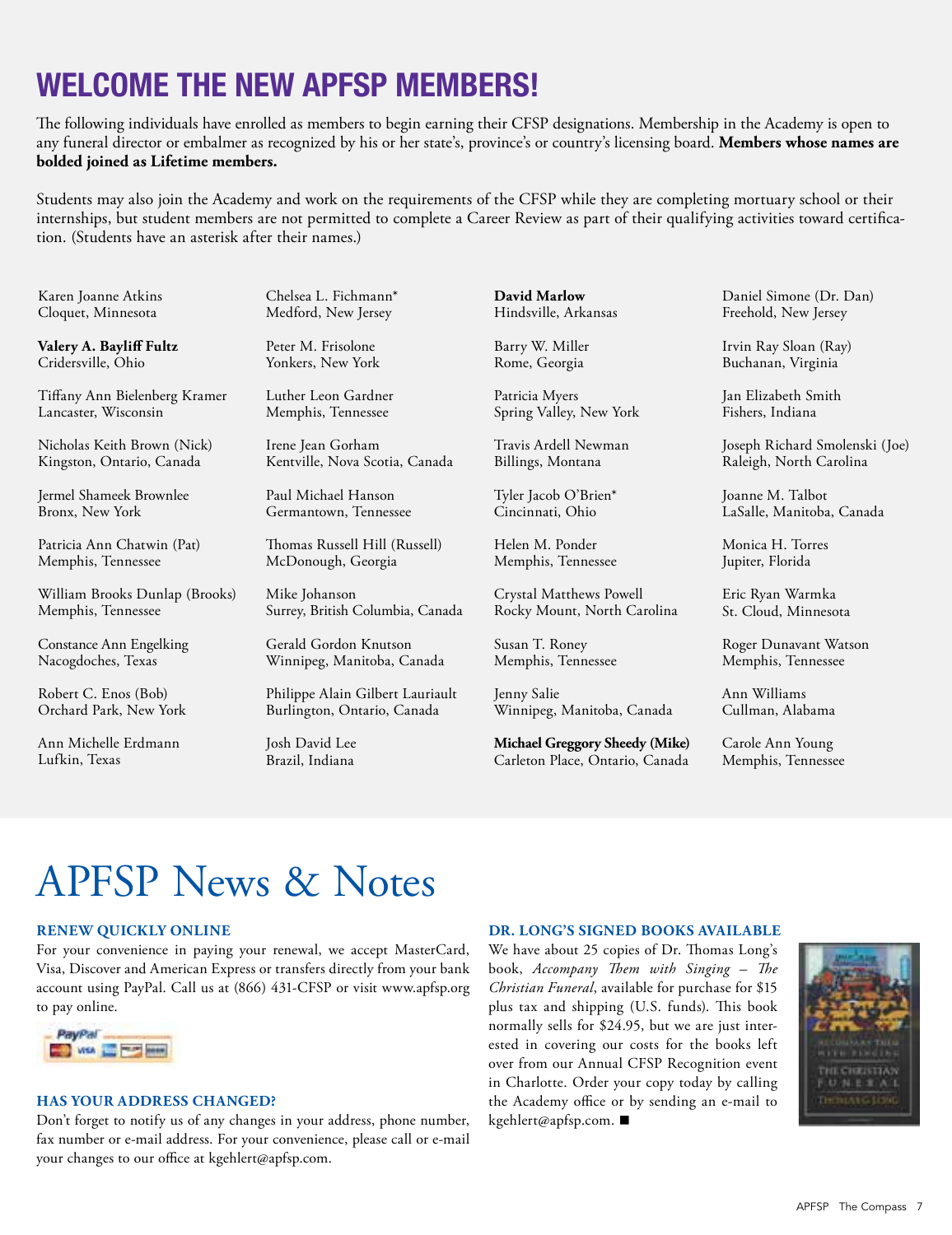#### Technology Tips

by Robin Heppell, CFSP

## Social Media Simplified: Minimum Effort for

Welcome back to Social Media Simplified. I trust that you got your accounts set up and verified so that you are ready to roll up your sleeves and get started.

In the conclusion of this two-part series, you will discover the tools that you can use to automate a good portion of your social media plan. Also, I will show you how and where to gather information that you can share to position yourself as a local expert on the topics of death, grief, funerals and cremation. I will also lay out a yearly, weekly and daily plan that will take you or your social-media staffer only about 20 minutes a day. I hope that you got your accounts in place, because now we start to execute your social media strategy.

#### **Automation**

The first part — automation — is a little technical, so I would suggest that you hire someone to get this done.

One of my rules of productivity is "Learning a skill that you are only going to use once is useless and a waste of time, so hire someone to do it and get it done." You can then focus on learning skills and strategies that you will use over and over again. Make sense?

If your website is current, it should be RSSenabled, meaning that the content of your site can be easily syndicated throughout the Internet. What this means to you is that your obits and other blog posts or articles can be easily — I mean automatically sent to your social media sites.

- Feedburner: With this Google-owned, free product, you can use the "Publicize" feature and select "Socialize" where you integrate your Twitter account. You can specify what the intro text would be and any hashtags that you want to use in your tweets.
	- o Bonus: In this same section, you can choose "Email Subscriptions" and create your own e-mail newsletter. We use this feature for all of our obituary notification updates for client websites — again, it's all automated — easy-peasy.

• Facebook App - RSS Graffiti: This app will push your obits or blog posts to your Facebook page (not profile).

If you don't have an RSS-enabled website, or if you directly post to your Facebook page or profile, you can easily push those Facebook posts to Twitter. It takes just 50 seconds:

- 1. Log into your Twitter account.
- 2. Log into your Facebook account.
- 3. Go to www.facebook.com/twitter
- 4. Select the page or profile that you want to link, and press the "Link to Twitter" button.
- 5. Agree to the authorization in the Twitter window, and you're done!

#### **Account Management**

If you are going to be serious about getting the most out of social media with the least effort, you must use a social media account aggregator like Hootsuite. In Hootsuite, you can manage your Facebook, Twitter, LinkedIn, Google+ and even MySpace accounts — all from one convenient dashboard.

This means that you can log in to one convenient location and send tweets, posts and updates. You can perform these updates live or even schedule them to be posted in the future. For the ultra-keeners, you can upload a spreadsheet of numerous updates and have them scheduled to be posted in the future. Also, Hootsuite can track and measure the reach of your social media efforts. (To get a free account, go to: http://hepp.ly/hootsuite.)

So now you have all of your accounts hooked up, automated and integrated into one convenient place — so what now? What are you going to talk about? Let me funnel you a barrage of useful content that you can share so that you can be seen as the funeral and end-of-life expert within your community.

#### **Information Dashboard**

You will have all of the information that you need to be able to share with your community with just three free services from Google:

• **Google Reader**: which displays all of the (RSS-enabled) blogs/websites that you subscribe to for free — such as www. FuneralFuturist.com/feed. This will pull

all of your favorite website content into one spot without the temptation of getting distracted by the website owner's banner ads (actually, on that note don't use the RSS subscription feature on my site — visit it once a week and look at and click on all of those pretty banners). But, for all other useful sites, add them to Google Reader.

- • **Google Alerts**: You already should be using this service to be monitoring your company's brand and your competitors' brands. Besides that use, you can create Google Alerts for specific keyword phrases that you want to be notified about. This could be general terms like "Hospice [Your City]" or even a more current issue that you need immediate notification about like "Wisconsin preneed."
- • **Google News** (widget/gadget/plugin): If you use dashboard services like iGoogle (which, unfortunately, is closing its doors next year) or Netvibes (this is where my next Info Dashboard will be) and install the Google News widget, you can set it to track a number of predefined keyword phrases, and this tool will deliver the latest articles and news items on these topics. Here are some keywords that I think you should start with:
	- o Seniors Guide
	- o Estate Planning
	- o Nursing Homes
	- o End of Life
	- o Elder Care
	- o Hospice

Again, you won't have to go look for the latest content on all of these subjects; they will be delivered to your dashboard as they happen!

Now you can't give me the excuse that you have nothing to write about — by harnessing these three Google services, you will have all of the content that you need to disseminate to your community!

You say, "But, Hepp, that is not my information — it's someone else's. What good will that do, since I didn't write it? Will my community/audience think less of me?"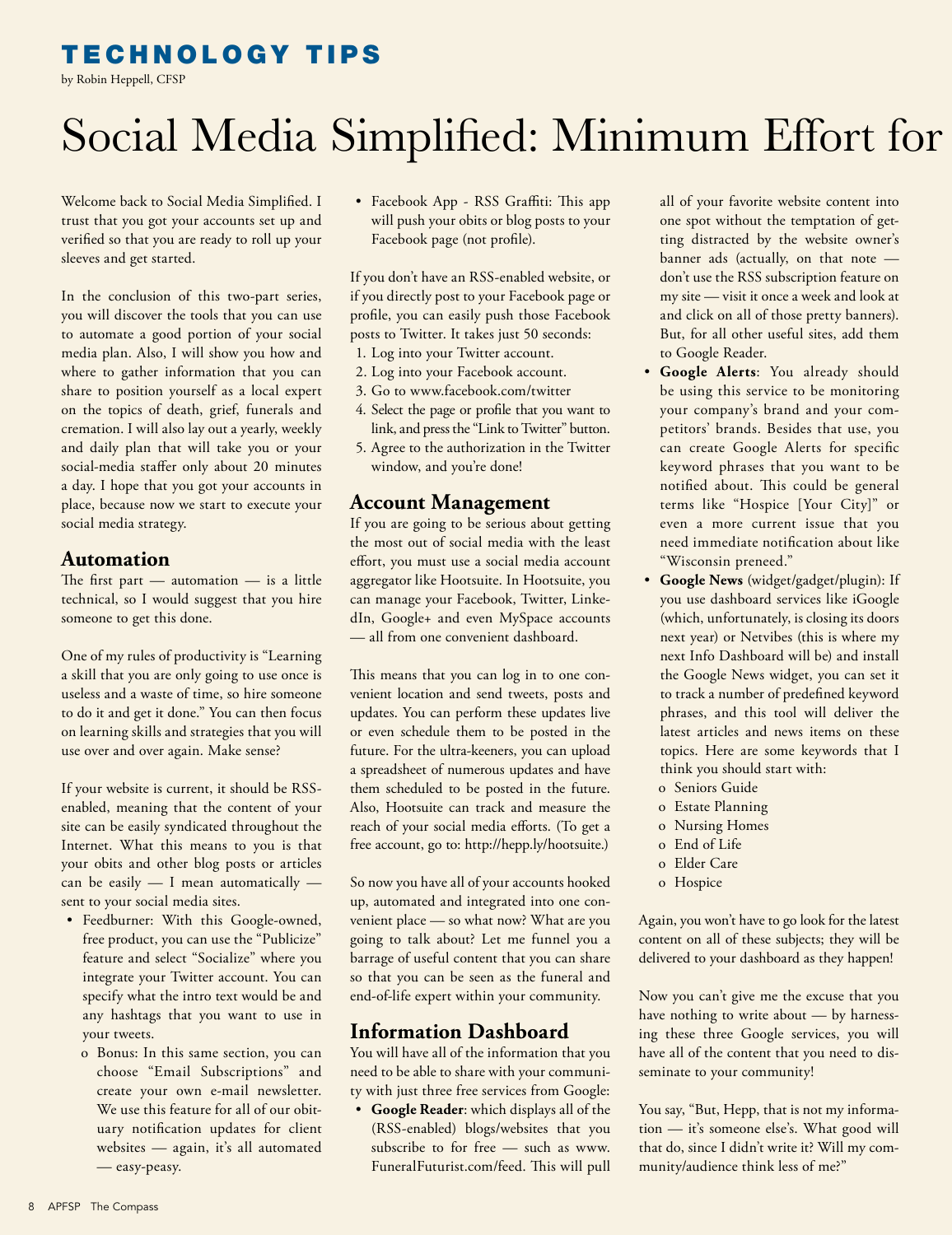## $Maximum$   $Effect - Conclusion$

Have you heard of Oprah, Larry King or Anderson Cooper? Or what about CNN, Fox News or MSNBC? These people and organizations — plus many others — take other people's information, put their interpretation on it and then disseminate it to their audience — it's no different than you sharing information with your community. In the social media world, this is called curating.

Besides Google, the next best place to get content to share is from your own website. Intersperse parts of your website content with your curated content. Any lists, forms and resources are all great things to share in your social network. You don't want to share too much of just your own content — remember these aren't promotional networks — they're social networks.

In the next section, I will share with you my strategy for sprinkling in content without ticking people off — take it from someone who has pushed the balance of social and promotional to the limits (and a bit beyond): you want to make sure that you get the right balance.

#### **Your Social Media Plan**

First off, this isn't rocket science, it's building relationships by being seen as a trusted source of information. If you share a helpful article titled "How to Talk to Your Parents About Moving into a Nursing Home," and someone reads it and finds that it was really helpful, he or she won't remember who wrote it; he or she will remember who gave it to them. And where's the next move from the nursing home?

I want to keep this section simple and to the point. A lot of people overcomplicate their social media efforts, and, as I promised in the beginning: Minimum Effort with Maximum Effect.

#### **Annual Plan: Two Hours**

Get a copy of my latest Social Media Marketing Calendar (it's free), and fill in the blanks with any events or community-outreach programs that you will be conducting.



#### **Weekly Plan: One Hour**

Glance at your calendar to see if there is anything that you should share for the week. Then go to your Information Dashboard and scan the blog posts and Google News items. Pick out five (or 10 for the keeners) content items that would be beneficial to share with your audience (community). It's good to add some of your own spice into your content-sharing strategy, so I would suggest mixing in about 20 percent of the updates from your own content (e.g., from your website or a FAQ). Then, in Hootsuite, schedule those items to be distributed throughout the week — one or two pieces of content a day. Send the info to Facebook, Twitter, LinkedIn and Google+.

#### **Daily Plan: 20 Minutes**

Log in to Facebook, and wish happy birthday to your connections who are celebrating today (this is a good habit, as it keeps you coming back every day). Then scan through your feed, and like and comment on other posts that are worthy. Check to see if there are any messages or friend requests, and respond to them. Now hop over to Twitter to see if

there are any messages, and do a quick scan of others' tweets — retweet one or two of the best ones (Twitter can be checked right inside of Hootsuite if you want).

That's it. I know, it sounds pretty simple, because it is — it shouldn't be complicated — it's just relationship-building.

For those who are more advanced and want to get a greater effect, share photos! People love photos. Take photos at community events, and upload them to Facebook (and maybe even to Pinterest and Instagram for the ultra-keeners).

Now, there are even more things that you can do, but in the big picture, I would question their effectiveness until you hammer out this basic plan.

Please share your thoughts and comments about this strategy. I hope that you can now see that social media is just part of your relationship marketing and overall marketing strategy. Don't let others tell you it needs to be more complicated — they're just probably trying to sell you something.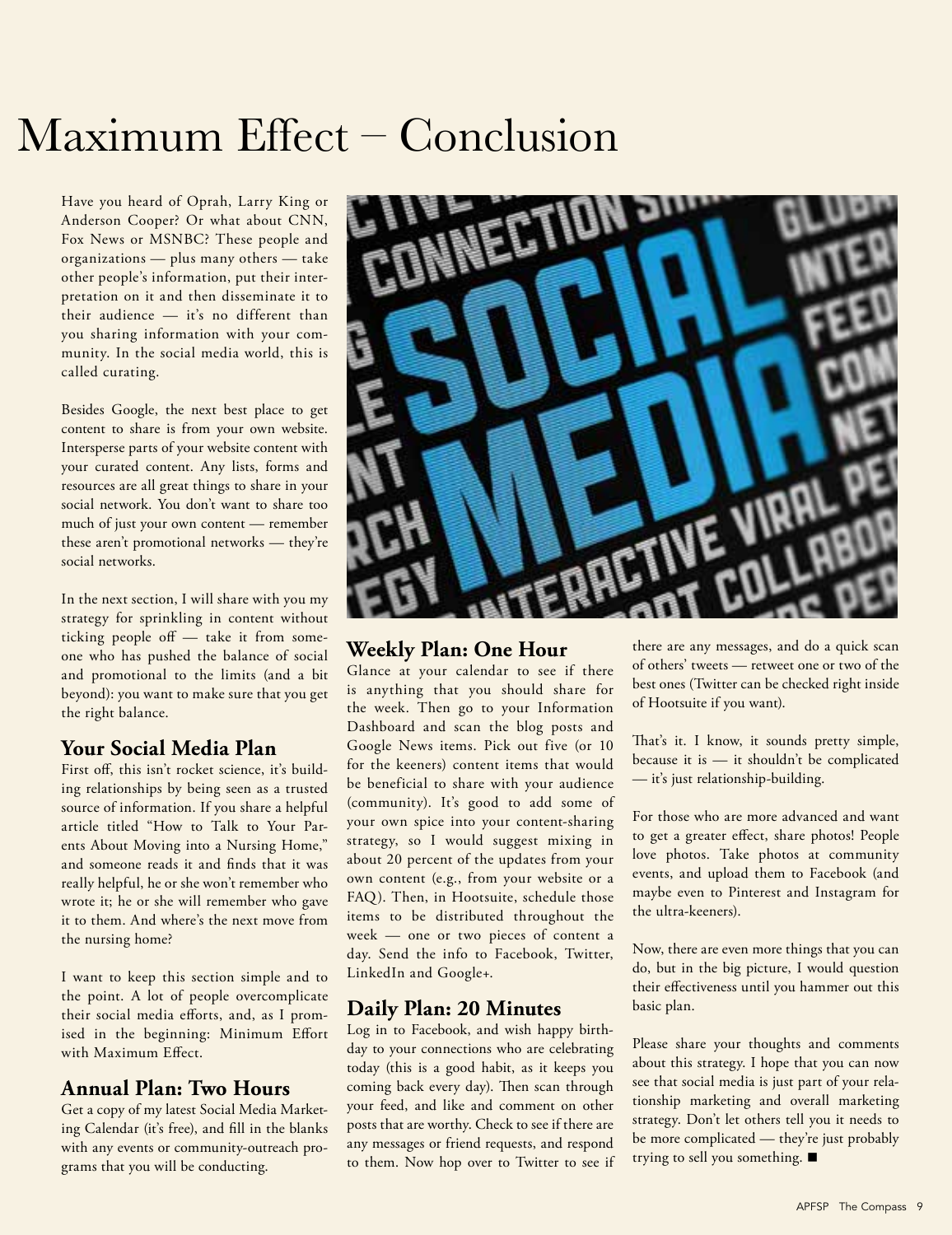## Congratulations to the New CFSPs!

Congratulations to the following APFSP members who achieved the designation of Certified Funeral Service Practitioner since our Fall 2012 issue. Please help us congratulate these members for their hard work!

**Albert A. Abdallah (Al)** Charles F. Dewhirst Family Funeral Homes 80 Broadway Methuen, MA 01844

**Alec S. Anderson** Anderson & Sons Mortuary 49 East 100 North American Fork, UT 84003

**Brian Thomas Bentley** D'Esopo Funeral Chapel 277 Follybrook Boulevard Wethersfield, CT 06109

**Glenn A. Bower** Cypress College 9200 Valley View Road Cypress, CA 90630

**Gerald F. Brown** Howard K. Hill Funeral Services 1287 Chapel Street New Haven, CT 06511

**Don Clarke** Oakview Funeral Home 56 Lakeshore Road West Oakville, ON L6K 1C7 Canada

**John C. Dover (Jay)** M.L. Ford & Sons PO Box 68 Clover, SC 29710

**Betty J. Eggers** Eggers Funeral Home & Crematory 815 South Alabama Avenue Chesnee, SC 29323

**Michael Wayne Gardinier** Gardinier Funeral Home, Inc. 1315 Chestnut Street Franklin, PA 16323

**Francis Arnel Green (F.A.)** Robertson Funeral Home 338 Commerce Street Martin, TX 76661

**Anthony W. Hamel (Tony)** B. Maceroni & Sons 1381 Smith Street North Providence, RI 02911

**Robert D. Harris (Rob)** Harris Funeral Home PO Box 439 Morrilton, AR 72110

**Thurman Higginbotham** 1035 Myrtle Avenue, #18 Inglewood, CA 90301

**Lisa Nata Hughes** Harry McKneely & Son Funeral Home 2000 N. Morrison Boulevard Hammond, LA 70401

**J. Robert Kassai (Bob)** 5 Cliff Road D-3 Woodland Park, NJ 07424

**Alain Albert Koninckx** Alain Koninckx FUNDP Labo Anatomy 61, Rue du Bruxelles Namur 5000 Belgium

**Whitney Dickens Lang** Bradford-O'Keefe Funeral Homes 1726 15th Street Gulfport, MS 39501

**Nicholas G. Larter (Nick)** Sherrin Funeral Home, Cremation And Tribute Centre 873 Kingston Road Toronto, ON M4E 1S4 Canada

**Mandy Marie Luikens** Luikens-Hofer Funeral Home, Inc. 502 East Commercial Avenue Gettysburgh, SD 57442

**Christopher Shawn MacLean (Shawn)** Belvedere Funeral Home 175 Belvedere Avenue Charlottetown, PE C1A 2Y9 Canada

**Linda Marie McCoy** Ted's Affordable Mortuary and Cremation Services 2559 West Boulevard Los Angeles, CA 90002

**Jody Nicholson** Glen Lawn Funeral Home 455 Lagimodiere Boulevard Winnipeg, MB R2J 4J4 Canada

**Patrick F. O'Brien** Neill Funeral Home, Inc. 3501 Derry Street Harrisburg, PA 17111

**James Michael Olson (Jim)** Lippert-Olson Funeral Home 1132 Superior Avenue Sheboygan, WI 53081

**Chad C. Osthus** Crawford Funeral Chapel 1311 4th Street NE Watertown, SD 57201

**Steve Reynolds** Oakview Funeral Home 56 Lakeshore Road West Oakville, ON L6K 1C7 Canada

**William L. Schichtel (Bill)** Heath Funeral Chapel, Inc. 328 South Ingraham Avenue Lakeland, FL 33801

**Jeremy Todd Sparks** Sunny Lane Funeral Home 4000 SE 29th Street Del City, OK 73115

**Mary E. Vick Spaulding** Harold W. Vick Funeral Home 140 South Main Street Mount Clemens, MI 48043

**William H. Stovall III (Bill)** Stovall Insight & Solutions 20 Johnson Road Charleston, SC 29407

**John Howard Taylor** Taylor Funeral Home, Inc. 406 Market Street Spencer, WV 25276

**Bobby Rea Thurman** Nelson Funeral Service, Inc. PO Box 311 Berryville, AR 72616

**Genevieve Veilleux** Rideau Funeral Home 4275 Sources Boulevard Dollard-des-Ormeaux, QC H9B 2A6 Canada

#### **Make it your goal to be in the list of new CFSPs in the next issue!**

Here's how:

- • Check out the continuing education programs on our website
- • Complete your Career Review if you haven't already done so
- • Tell us about any activities you have completed that do not appear on your transcript  $\blacksquare$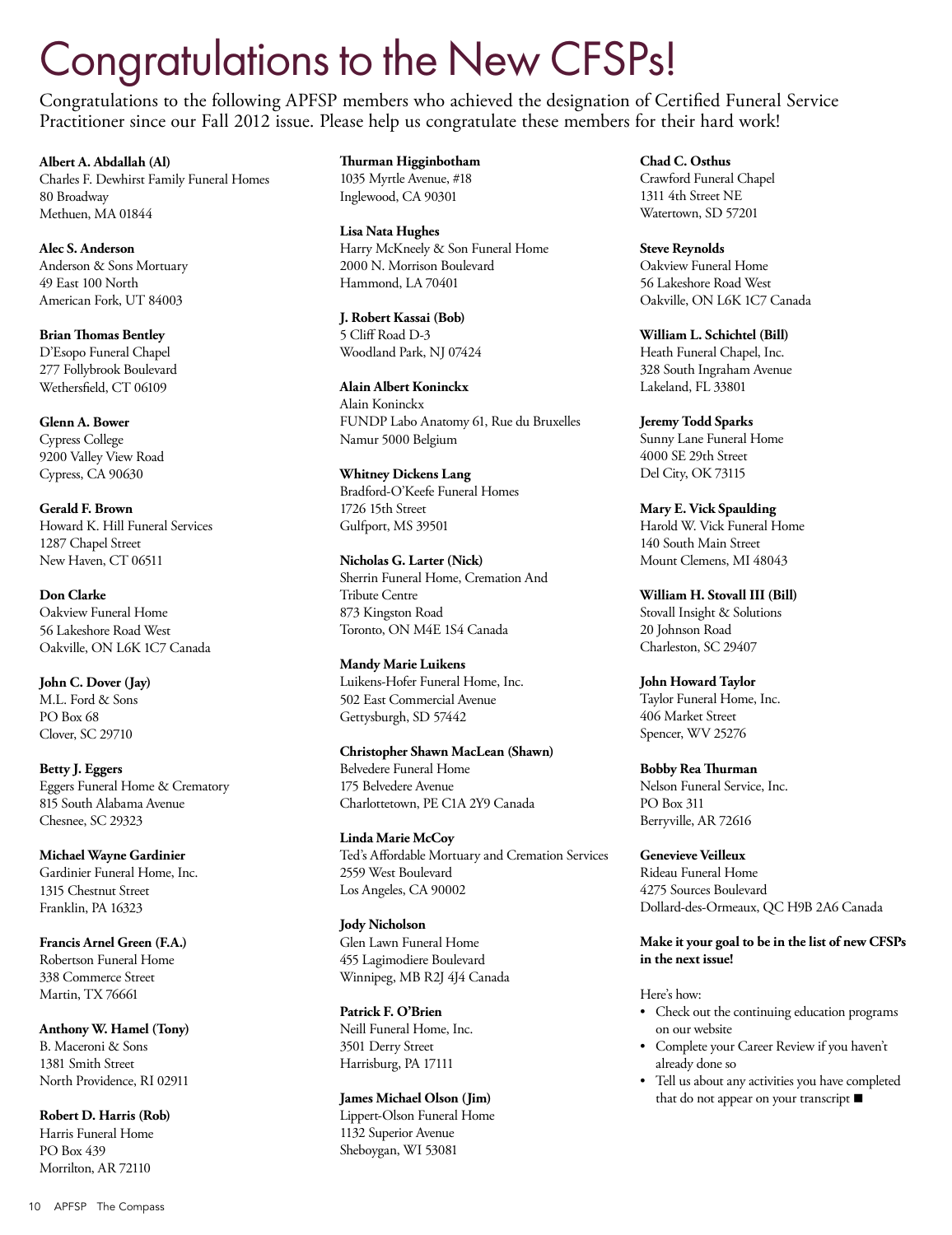

## What's on your list of New Year's resolutions?

 **continuing education solutions** with what you need for a successful year − with families and As we welcome 2013, here are some thoughts to help you professionally! How many are you willing to add to your New Year's resolutions?



**with the UP 100 We know what you have been doing? Report your** activities from 2012 on apfsp.org.



Not yet a CFSP? Send in your Career Review and/or complete home study programs to finish earning the requirements.



 $\Delta$ 

Is your address correct? Log on to apfsp.org and check your contact information to be sure it's up-to-date.

Are you a CFSP with a website? Check to make sure the hot link is active on the Active CFSP Members on apfsp.org.



Going to the ICCFA Convention? Come visit us in Tampa! Going to the NFDA Convention? See you in Austin!



Do your families know about your certification? Order or re-order CFSP Family Cards to include in arrangement folders.



Have a little cash left over after the holidays? Think about sending a donation to the Legacy Foundation.

To find out more about any of the above suggestions, call (866) 431-CFSP (2377) or visit www.apfsp.org



Learn. Grow. Achieve.